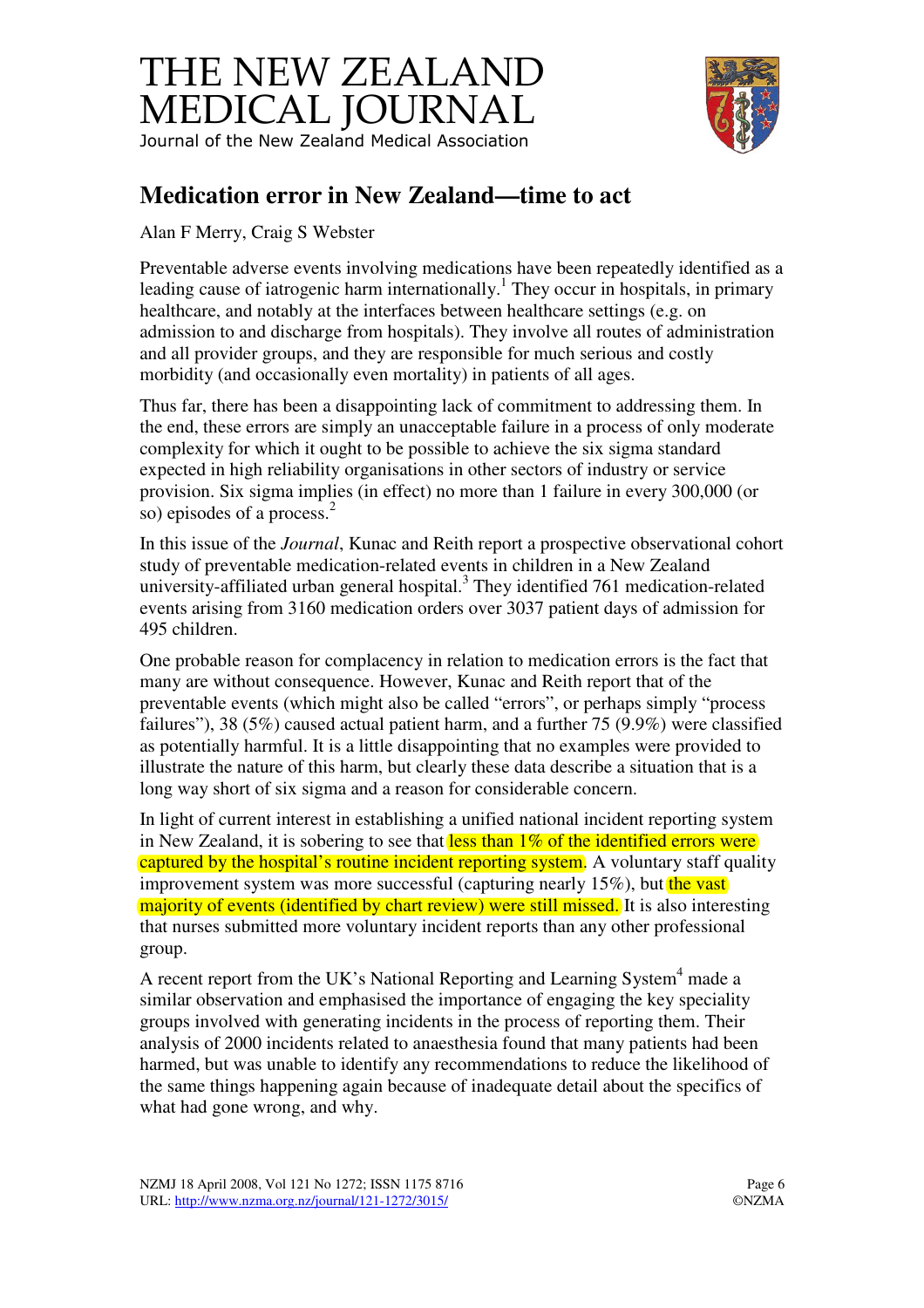In general, this requisite in-depth information needs to come from those who generate the events.<sup>5</sup> Clinicians' engagement in incident reporting is likely to depend on their perception of the relevance of the information collected to their own field of practice, and of the likelihood of a constructive response. These concepts are sometimes embedded in the term "ownership".

There is, therefore, a strong case for supplementing any overarching generic incident reporting system with a number of more targeted initiatives driven and owned by specific groups of practitioners. For example, in this part of the World, the Australian and New Zealand College of Anaesthetists, the New Zealand Society of Anaesthetists, and the Australian Society of Anaesthetists have combined resources to fund reinvigoration of a binational voluntary incident reporting system for anaesthetists with the aim of capturing sufficient detail to identify and promote effective ways of improving safety for their patients.<sup>5</sup>

There is no point collecting information without acting upon it. Reluctance on the part of many workers and funders in healthcare to embrace simple commonsense measures that might make a substantial difference to drug safety is disappointing. For example, the New Zealand Medicines and Medical Devices Safety Authority (Medsafe) has indicated (in a personal communication with Dr Ahmed Engin) that it opposes colour coding by pharmacological class of drug because this may reduce the imperative to read the label. However, the point of colour coding is *not* to substitute for the essential task of reading the label, but to provide a supplementary safeguard to make betweenclass errors less likely, on the basis that within-class errors are likely to be less serious or injurious.

The whole thrust of error management developed along principles of cognitive psychology over the last 3 decades has been to add as many protective measures to the mix as possible,  $6,7$  and there is certainly scope for this principle in the administration of medications.<sup>8,9</sup> The real issue here is that "look-alike sound-alike" drug ampoules are repeatedly identified in incident reports as contributing to drug errors.

It is not necessary to colour code all drugs, but it makes obvious sense to identify high-risk examples (that Reason would call "latent factors"<sup>6</sup>) and address these; the recent release in New Zealand of dopamine and magnesium in very similar presentations is just one example that could have been avoided, and it is one that has already lead to the administration of a 200 mg bolus of dopamine instead of magnesium (and very nearly a disaster). This was a virtual re-run of the infamous dopamine for doxapram drug swap which lead to a tragic patient death and the conviction for manslaughter of an anaesthetist in the early 1990s.<sup>10</sup>

Do we never learn? Similarly, there have been reports of incidents in which nursing staff have perverted the functioning of unit dose verification systems on the ward (see below), presumably in the interests of efficiency rather than safety. There is also anecdotal evidence that some individual practitioners provided with a system which uses barcodes to check the identity of intravenous drugs in anaesthesia by enunciating the name of the drug<sup>11</sup> choose to swipe the drugs *after* administration rather than *before,* despite the fact that wrong drugs have in fact been identified on swiping *after* the event.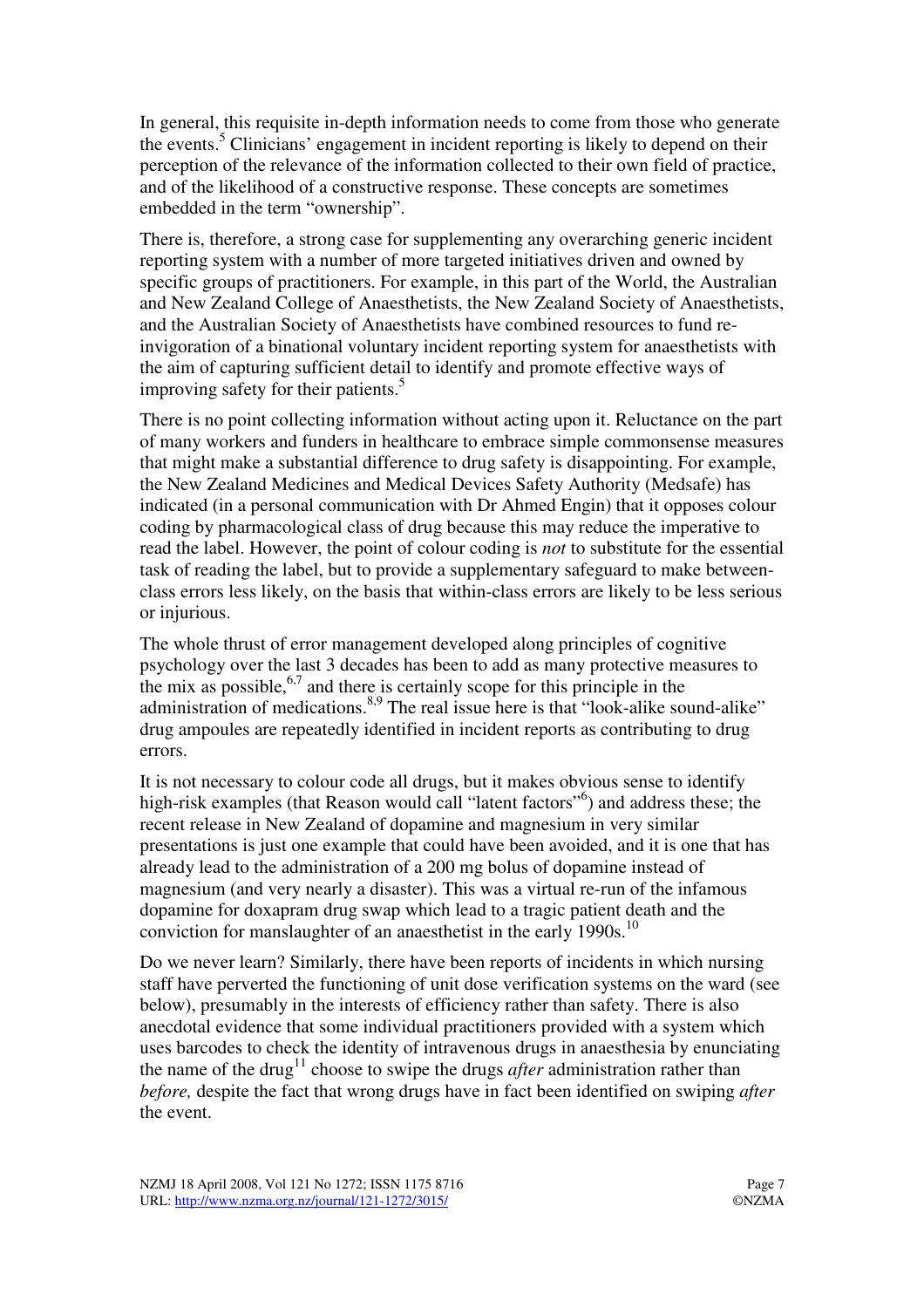The astonishing thing about this example is that it is hard to see any way in which it is easier or more efficient than using the system properly. Objections have also been advanced to requests for double-checking of drugs (for example, from the New Zealand Medical Council following another patient's death from yet another drug error), not only because double checking may occasionally fail (incident reports testify to this) but on the grounds that it might actually be counter productive (a highly improbable proposition for which we can find no empirical evidence).

Reluctance over patient safety initiatives sometimes reflects denial that a problem exists, or optimist bias (the belief that a problem applies only to *other* practitioners or organisations). In this case, we suspect that it also reflects a lack of awareness of the empirical and theoretical research which today not only continues to add to the increasingly indisputable evidence of the alarming magnitude of avoidable patient harm from medication errors, but also provides good guidance on many useful and sensible ways to improve the processes by which medications are presented, prescribed and administered (see below).

In all of these examples, one would surely expect constructive efforts to make sensible initiatives work rather than nihilist defeatism based on unrealistic demands for evidence<sup>12</sup> and the notion that if we can't achieve perfection it is not worth striving for any improvement on the status quo. In fact, pursuing small gains in a continuous iterative cycle of Plan Do Check Act (PDCA) is a widely accepted principle for quality improvement.<sup>1</sup> In patient safety, every little bit helps.

Kunac and Reith's observation that "Patients were supportive of the study" is not surprising. Of course patients want this problem addressed. It is very encouraging that the Quality Improvement Committee has identified Safe Medication Management as one of five priorities for healthcare in New Zealand, and that the Government has allocated \$10.2 million to this end.

A national programme will encompass a standardised hospital medication chart with built-in safety features, medicine reconciliation, electronic prescribing with standardised information on medicines with appropriate links between hospital information systems, and the use of barcodes on unit doses of medications for bedside verification of administered drugs.

Medication error is an entrenched and multi-faceted problem and it will take time for these initiatives to work. That time would be considerably shortened if everyone concerned elevated this issue to the priority it deserves, stopped raising vexatious objections to common sense initiatives and engaged fully in the fundamental healthcare responsibility of always giving the right drug by the right route to the right patient in the right dose at the right time.

**Competing interests:** Professor Alan Merry has financial interests in improving safety in healthcare and chairs the ANZTADC which is promoting anaesthesia incident monitoring.

**Author information:** Alan F Merry, Professor and Head of Department; Craig S Webster, Research Fellow; Department of Anaesthesiology, University of Auckland, Auckland

**Correspondence:** Professor Alan Merry, Head of Department, Anaesthesiology, University of Auckland, Private Bag 92019, Auckland, New Zealand. Fax: +64 (0)9 3737970; email: a.merry@auckland.ac.nz